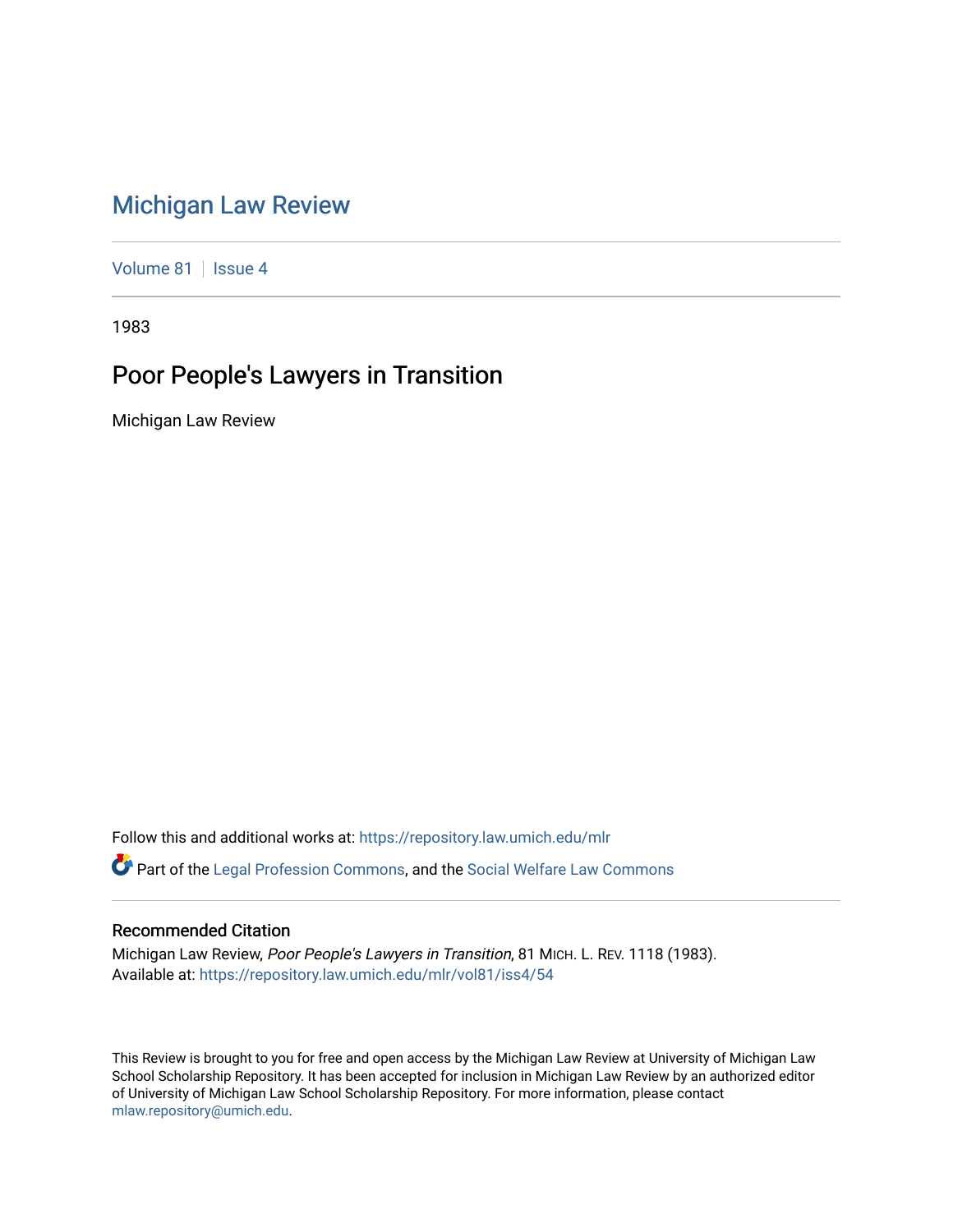POOR PEOPLE'S LAWYERS IN TRANSITION. By *Jack Katz.* New Brunswick, N.J.: Rutgers University Press. 1982. Pp. xi, 273. \$25.

Cutbacks in federal aid for legal services for the poor as well as proposed changes in the ABA Code of Professional Responsibility have prompted much discussion recently about the responsibility of the legal profession in meeting the needs of poor clients. 1 Jack Katz in *Poor People's Lawyers in Transition* does not attempt to answer that knotty question directly; his focus is much more concrete. He presents us with a case study of the actual experience of poor people's lawyers throughout the political and economic changes of the past hundred years, and provides a valuable insight into the frustrations and forces that have given shape to the present character of "legal assistance" in the modern welfare state.

Katz's case study of poor people's lawyers in Chicago reveals that the advocacy of poor people's claims is shaped by the individual lawyer's perception of himself as a professional rather than by changing societal notions of "equal justice." To be sure, the surrounding political, social and economic conditions have affected the nature of legal assistance over the years, but the effects, such as changes in the type of individual who typically enters the practice of poverty law and thus in the style of advocating poor people's claims, have been indirect.

Nevertheless, Katz's study confirms that the poor themselves probably have the least influence of all in determining how the law will serve their interests, and in determining what those interests are. The poor are "recipients" of equal justice, the extent and quality of which is dictated by forces beyond their control. The poor thus remain powerless — dependent upon the prevailing attitudes of "professionals" at all levels of the welfare state, as well as the contraction and expansion of an economy which rarely has use for them.<sup>2</sup>

Katz identifies three major stages in the history of legal assistance in Chicago. First, the reform movements of the Progressive Era, supported by elite members of Chicago society,<sup>3</sup> sought to enhance the power of the "working poor" in their dealings with the powerful propertied class. Poor clients were often unwilling "creditors"  $-$  workers who, because of their lack of market power, could not collect wages and compensation for injuries from powerful capitalists. Accordingly, proponents of legal assistance sought to reform this class structure and thus alleviate the oppression of the powerless in the brutal market. These reform efforts, primarily geared toward passage of reform legislation,<sup>4</sup> succeeded with the backing of elite

4. Legislation was primarily aimed at stopping conspiratorial arrangements between

I. *See, e.g.,* Ferren, *The Legal Profession's Responsibility to the Public,* 53 OKLA, B.J. 514 (1982); Ehrlich, *Legal Services for Poor People,* 30 CATH. U. L. REV. 483 (1981).

<sup>2.</sup> For a good overview of the interdependence of the welfare state and the modern capitalist economy, see F. PIVEN & R. CLOWARD, REGULATING THE POOR (1971).

<sup>3.</sup> Among the groups supporting reform efforts were the Chicago Woman's Club, the Ethical Cultural Society of Chicago, the Chicago Association of Commerce, and the *Chicago Tribune.* Pp. 35-40.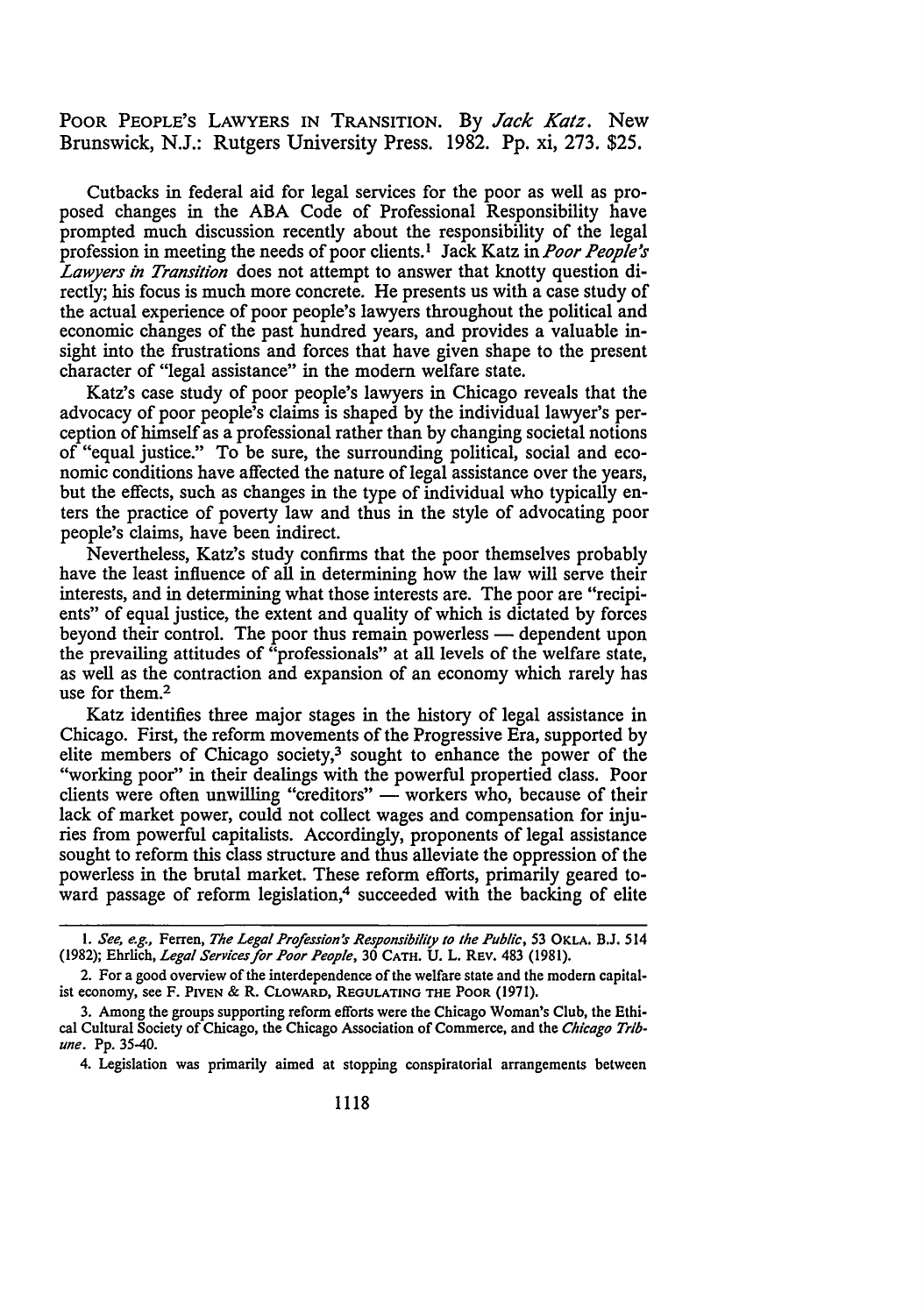members of the community. With the passage of these new laws,<sup>5</sup> the needs of the working poor were largely met and their need for legal assistance thereby decreased (pp. 35-40).

With the success of the Progressive Era movements, the clientele of poor people's lawyers shifted from the working poor to the nonworking poor and the emphasis of legal assistance correspondingly shifted from "social reform" to "social work." This second historical phase, which lasted from the 1920's to the advent of Great Society programs of the 1960's, was dominated by "legal aid" organizations. These organizations were funded by charitable contributions and associated with institutions whose primary mission was reform of the moral character of the poor rather than reform of the law (pp. 44-45).

The major influence on the nature of legal assistance in this period was the prevailing attitude of Legal Aid lawyers toward their professional role. Here Katz's case-study approach yields its greatest rewards. He explores at great length what he describes as the "ethic of reasonableness" among Legal Aid lawyers, by which they maintained their professional self-esteem while practicing among the lowest strata of the legal profession (p. 51). Their cases often involved conflicts in which all the parties were poor. Adversaries were typically collection agencies, poor landlords, or spouses, all with little knowledge of the law and unable to afford quality legal counsel. To overcome the frustrations of working in such surroundings, Katz finds, Legal Aid lawyers maintained their self esteem by adhering to inordinately high ethical standards and exercising restraint and discretion, which won the respect of judges and other professional peers in the local social environment. But, Katz contends, this culture of "reasonableness" probably meant that legal aid clients were not getting the best possible advocacy as compared to some paying clients whose lawyers would use all the tactics at their disposal to win for their clients (pp. 43, 51-64).

This cautious approach may have stemmed from the fact that Legal Aid lawyers were disproportionately minority members (women, blacks, Jews, Catholics, etc.) (p. 48) from so-called "local" law schools (p. 54), and therefore worked especially hard for the respect of their professional peers. They did not see their work as an exercise of altruism, but rather viewed it as a "good job" (p. 52), through which they could advance their professional careers.

With the social movements of the sixties came the latest shift in the focus of legal assistance: away from individualized service, and back to reform of laws that affect the poor as a class. Again this shift was primarily due to an increasing involvement of elites in the problems of the poor. Elites increasingly viewed the persistence of poverty as the result of structural conditions that kept the poor at a permanent disadvantage. President Johnson's "War on Poverty" spoke in broad terms of "eliminating" poverty, but failed to set forth any practical solutions.6 Nonetheless, the stirring rhetoric sparked interest in the problems of the poor among a new

6. Arguably, Johnson's antipoverty program was no more than a classic liberal compro-

judges, constables, and collection agencies, and at curbing sharp lending practices of employers. Pp. 36-37.

<sup>5.</sup> The rise of unionism also enhanced the bargaining power of many Chicago workers.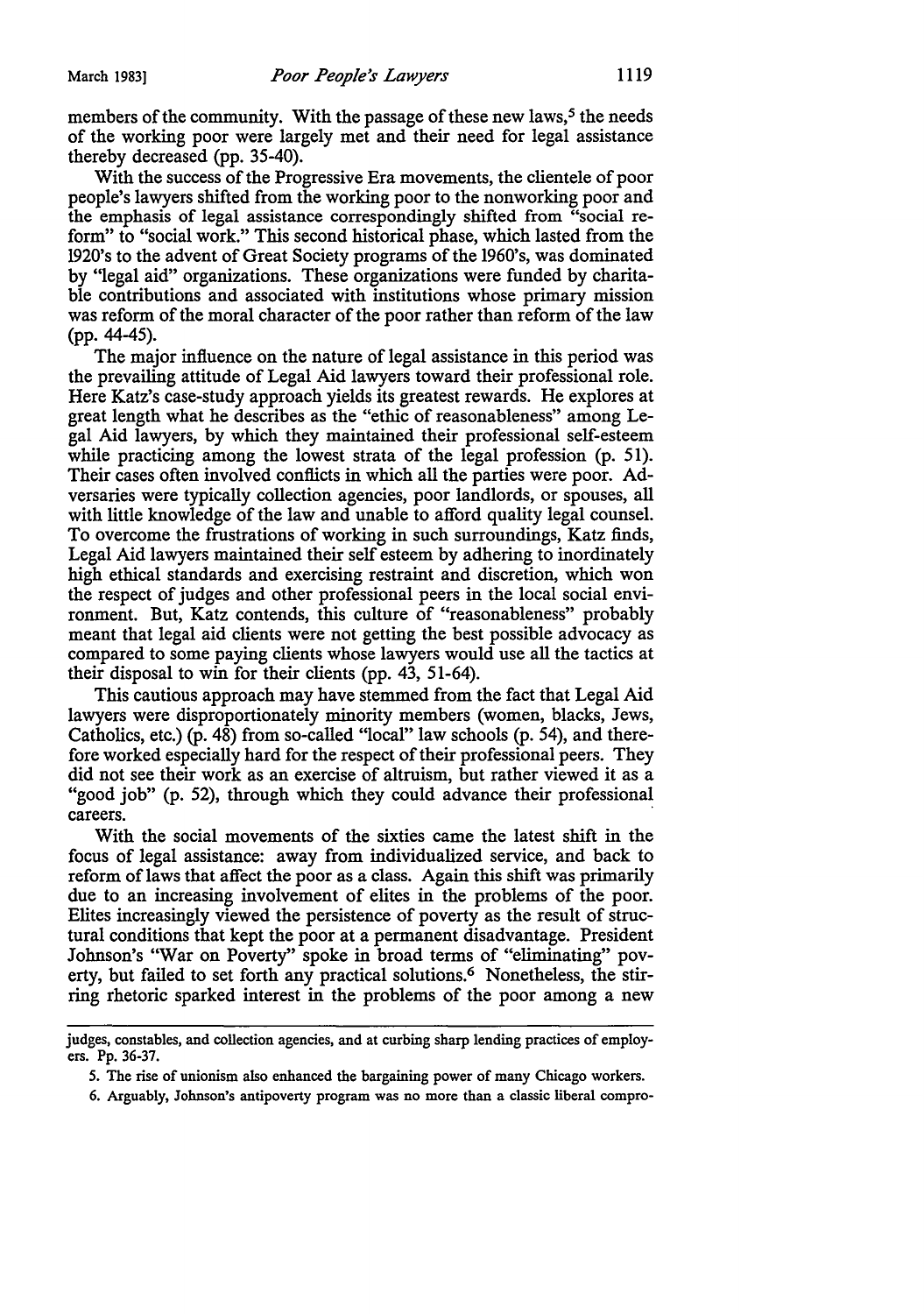breed of legal assistance lawyer (p. 71) — entrepreneurial, WASP, from top "national" law schools, many with experience in large corporate law firms, and thus well-acquainted with the procedural tactics of "legal realist" advocacy. The government began funding "legal services" programs with the express intent of attracting the best and brightest lawyers to help combat the problem of poverty (p. 68).

Yet it was still not clear exactly what role they would play. Emphasis early on was put on neighborhood offices, community contact, and community participation, with the apparent assumption that lawyers would work with community groups to help identify and achieve their goals (p. 69). But this ideal was short-lived; Legal Services lawyers increasingly focused much of their attention and energy on litigation, especially class action suits, which required little community involvement, but significant legal expertise (p. 107).

Katz argues that this trend toward complex litigation primarily resulted from Legal Services lawyers' efforts to make their work more interesting and challenging. Even the best-intentioned lawyers had considerable difficulty in translating broad community desires into definable legal issues. Meanwhile, the neighborhood offices were still receiving the same type of day-to-day cases from poor clients, but increasing emphasis was put on finding especially "interesting" cases or looking for patterns of complaints which could lead to a class action. Thus, while Legal Services lawyers confronted the same frustrations experienced earlier by their Legal Aid counterparts, their methods of dealing with that frustration were wholly different: The Legal Aid attorney strove for "reasonableness" to earn respect in the local social environment; the Legal Services lawyer turned that frustration into aggressive rage, channelled into the pursuit of complex, controversial litigation (pp. 113-19).

In the final chapter of the book Katz observes that "[t]he central thrust [of Legal Services reform litigation] appears to be to transfer the distinctive, segregating treatment of the poor out of the irrational workings of the private sector and into the routines of public bureaucracies" (p. 180). The poor people's lawyer, then, far from becoming a voice for the poor, has instead become an integral participant in the maintenance of the modem welfare state: he ensures that regulations are enforced, that benefit programs do not exclude anyone irrationally, and that the laws are administered properly. In short, he acts as a "check," fine tuning the ongoing operation of the welfare state, but in no way preventing it from withdrawing its support of the poor.

Lawyers cannot eradicate gross economic inequality. They can, however, ensure that the problems associated with inequality are not exacerbated by a lack of effective access to the legal system. Unfortunately, Katz fails to suggest how the needs of the poor might better be identified and served by the legal system. His book nevertheless makes a worthwhile contribution. When speaking of high ideals of social justice, it is all too easy to gloss over the difficulty of finding effective means to realize those ideals. Katz presents a long hard look at what poor people's lawyers do, what

mise, its aim being to pacify the poor rather than improve their condition. P. 91. *See also* F. PlvEN & R. CLOWARD, *supra* note 2, at 248-84.